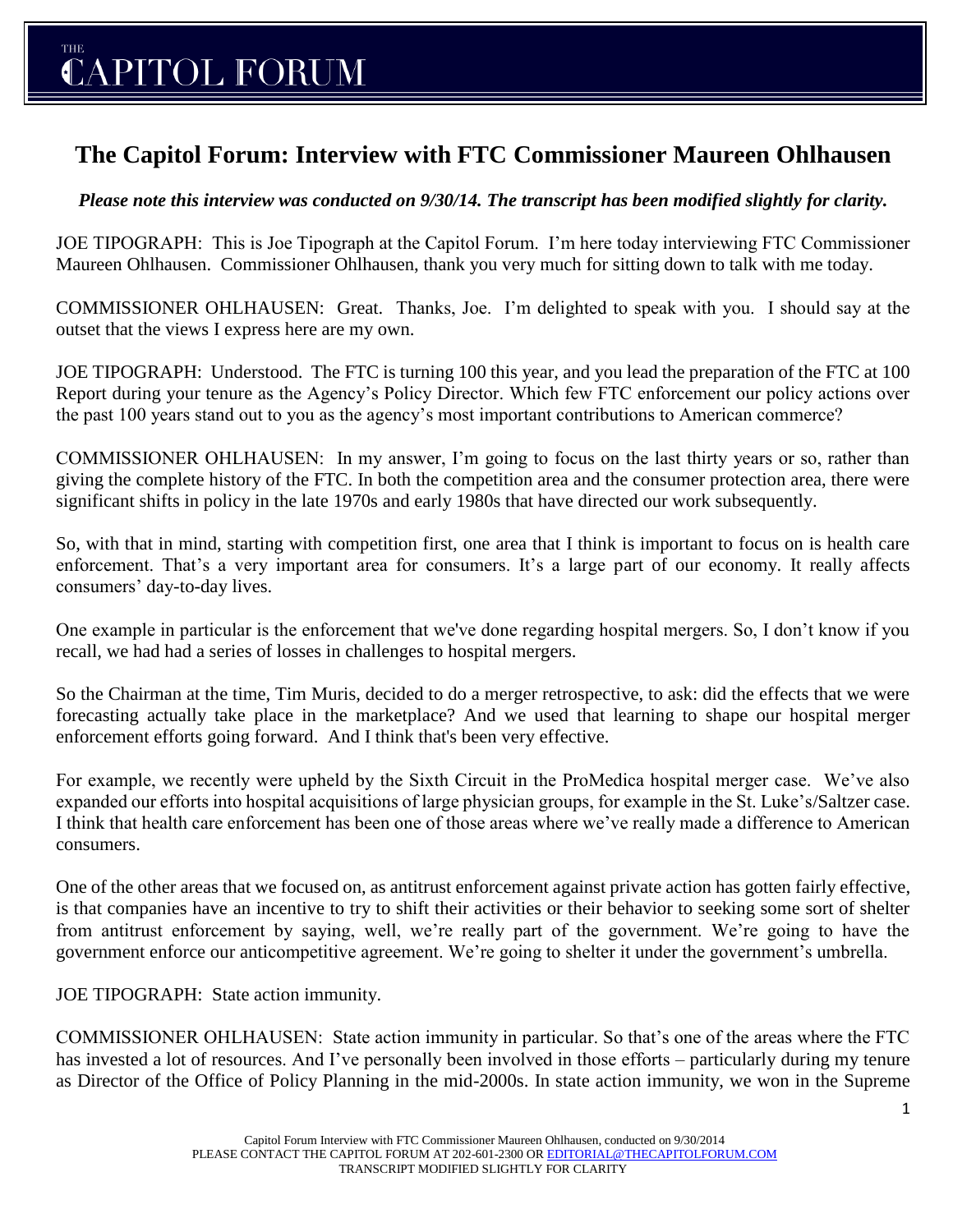Court unanimously on the clearly articulated prong with *Phoebe Putney*, and now we have the active supervision prong before the Supreme Court in the *North Carolina Dental case.*

I think that a very important area that we focused on is narrowing the scope of exemptions and immunities to make sure that private anticompetitive conduct isn't getting this, I like the Supreme Court's phrase, "gauzy cloak" of state authority put on it.

Another area I would highlight is our efforts in improving the enforcement of antitrust laws and clarifying antitrust doctrine. So, for example, in the rule of reason area, we helped develop quick look analysis in the PolyGram case with the inherently suspect framework, which has now been endorsed by the D.C. Circuit and the Fifth Circuit. That really was the culmination of a long-term effort, going back to the *Indiana Federation of Dentists* case, and the Massachusetts Board case before that.

Given my time in OPP, I can't leave out competition advocacy from a list of FTC achievements. That I think ties in well with the state action doctrine and the work that we've done in the area of antitrust exemptions. I used to head up the competition advocacy program at the FTC. We engage with other parts of the federal government and the states to encourage them to consider the impact on consumers, on competition as they consider other regulations. We've also done this internationally. That's been a big growth area for us, our international engagement in trying to ensure that regimes around the world, nations around the world, also take the approach to competition that we advocate for in the U.S.

We've talked about what we've done. I'd also like to just touch briefly on what we haven't done. One of the areas I've been concerned about is using an expansive definition of Section 5 of the FTC Act, beyond the scope of the Sherman Act - that is, using our standalone Section 5 authority.

I think we've used that fairly carefully in invitations to collude. We've done a good job of developing that area of law. Our most recent case was the *Barcode Resellers* case. But I have argued for keeping that the scope of Section 5 narrow. I wouldn't support a more expansive use of Section 5 without having a clear policy statement and some very, very clear guiding principles.

I also want to touch on consumer protection. Obviously, that's half of our mission. We have a very broad statute on unfair or deceptive acts or practices. We've used guidance that the agency has issued to bind itself to give an explanation of how we interpret this broad statute, and to use as a guideline for how we bring enforcement actions.

We have an unfairness statement, and we have a deception statement. Those were adopted in the early '80s. We've also developed a very robust fraud program. I think that's one of the most important things that the FTC can do and we do it effectively. It doesn't always get the attention because it's not a bright shiny object quite so much, but it's very important. Billing issues, including unauthorized billing, are another major area I would highlight. We've brought several mobile cramming cases recently.

Of course, there is all the work we've done in data privacy and security. As so much of consumers' everyday lives have shifted, first to the Internet and now to transacting every kind of business, communicating with other people, interacting with the world is through your handset.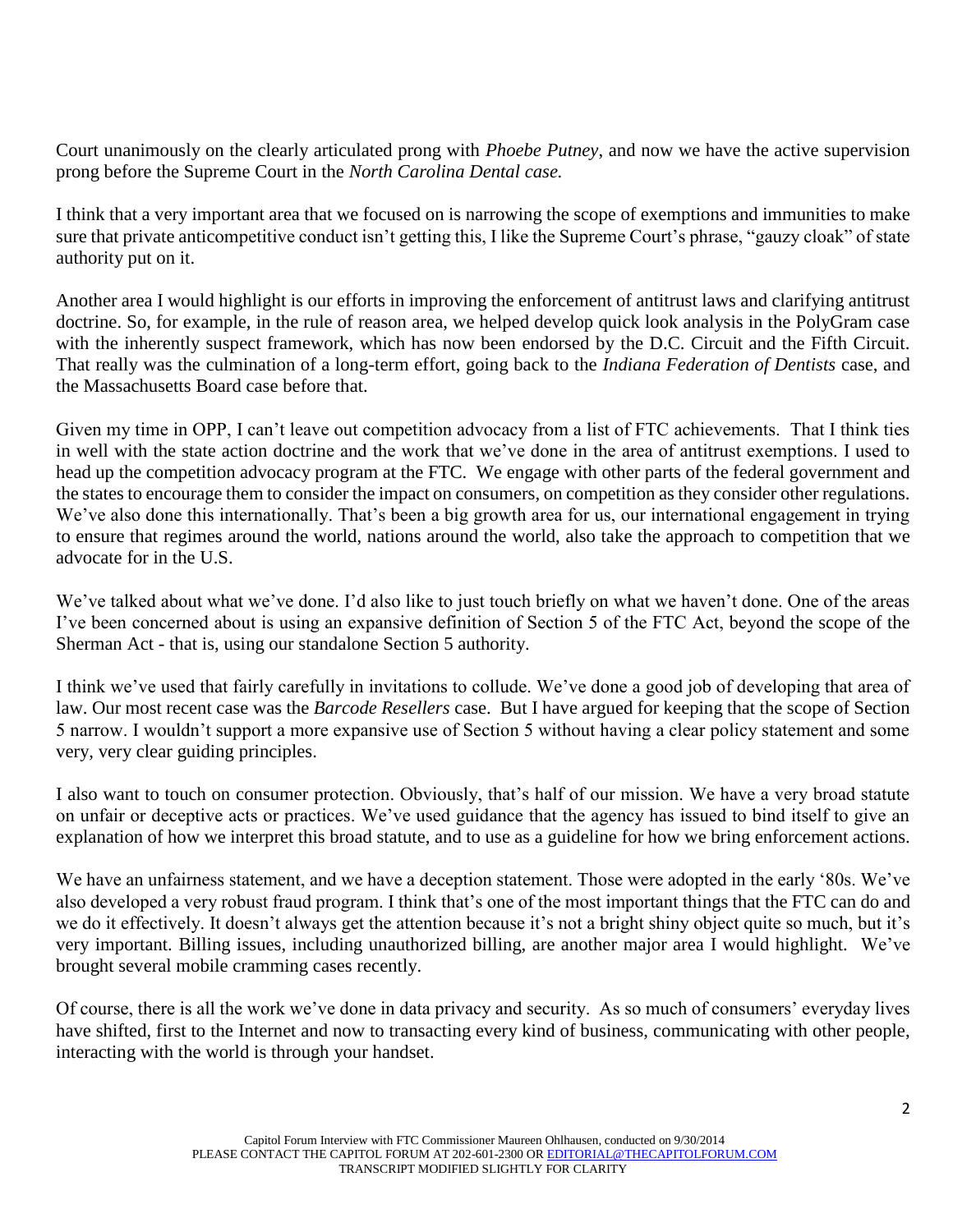JOE TIPOGRAPH: You've described the FTC's administrative litigation function as a foundational aspect of the agency. What role has administrative litigation recently played in advancing the FTC's antitrust and consumer protection objectives?

COMMISSIONER OHLHAUSEN: Our part three authority, that is, our administrative litigation capability, is really a unique feature of the FTC and an important part of how we carry out our mission, both on the competition side and on the consumer protection side.

On the competition side, I think the administrative litigation is very, very significant, and much more important than anything we've done involving our stand-alone Section 5 authority. We've used it as a way to engage in substantive development of the antitrust law.

For example, I already mentioned *PolyGram* and the development of the inherently suspect framework. In the Unocal case, we used it to develop the case law on the misrepresentation exception to Noerr.

COMMISSIONER OHLAUSEN: We already touched on state action. That was a project, started under Chairman Muris, where we first did a report where we looked at the state action doctrine, the underlying principles, why it exists, what it protects, why it might be overly broadly interpreted, and sensible ways to pare it back. Then we looked for cases that might serve as a vehicle to move the law in the appropriate direction.

Right now we have the North Carolina Dental case on appeal to the Supreme Court. That's being argued in about two weeks. I think the administrative litigation function has allowed us to invest long-term in developing and clarifying the antitrust law.

JOE TIPOGRAPH: Just really quickly on the state action. These are fact patterns, like the North Carolina Dental, where you have a licensing or a regulating board of people who actually practice in the field that they are regulating. And the concern is to not allow them to use that power to exclude competition in an anticompetitive way. Is that the way you'd describe it?

COMMISSIONER OHLHAUSEN: Right. So the question there is, when you have a board made up of private actors who have their own financial interests to pursue as well as whatever they're doing in their public role, is the state actively supervising the actions that they take? Is the state saying we are paying attention to what this board is doing, such that we take responsibility for it. That we are saying, yes, this is the appropriate outcome that we want for the citizens of our state.

The state action doctrine is really to protect the states as sovereigns. They're allowed to take these actions. They're allowed to adopt a law that you or I might think is anticompetitive. But the state first has to clearly articulate that. Then if it's allowed private actors to adopt regulations or to enforce regulations, the state has to take responsibility for that and has to oversee it.

I wrote an article a few years ago on how an important part of the state action doctrine is not to obscure political responsibility for actions that may reduce competition. It's actually to assign responsibility for it. Having the state actively supervise these private actors is a way of assigning political responsibility for these kinds of otherwise anticompetitive actions.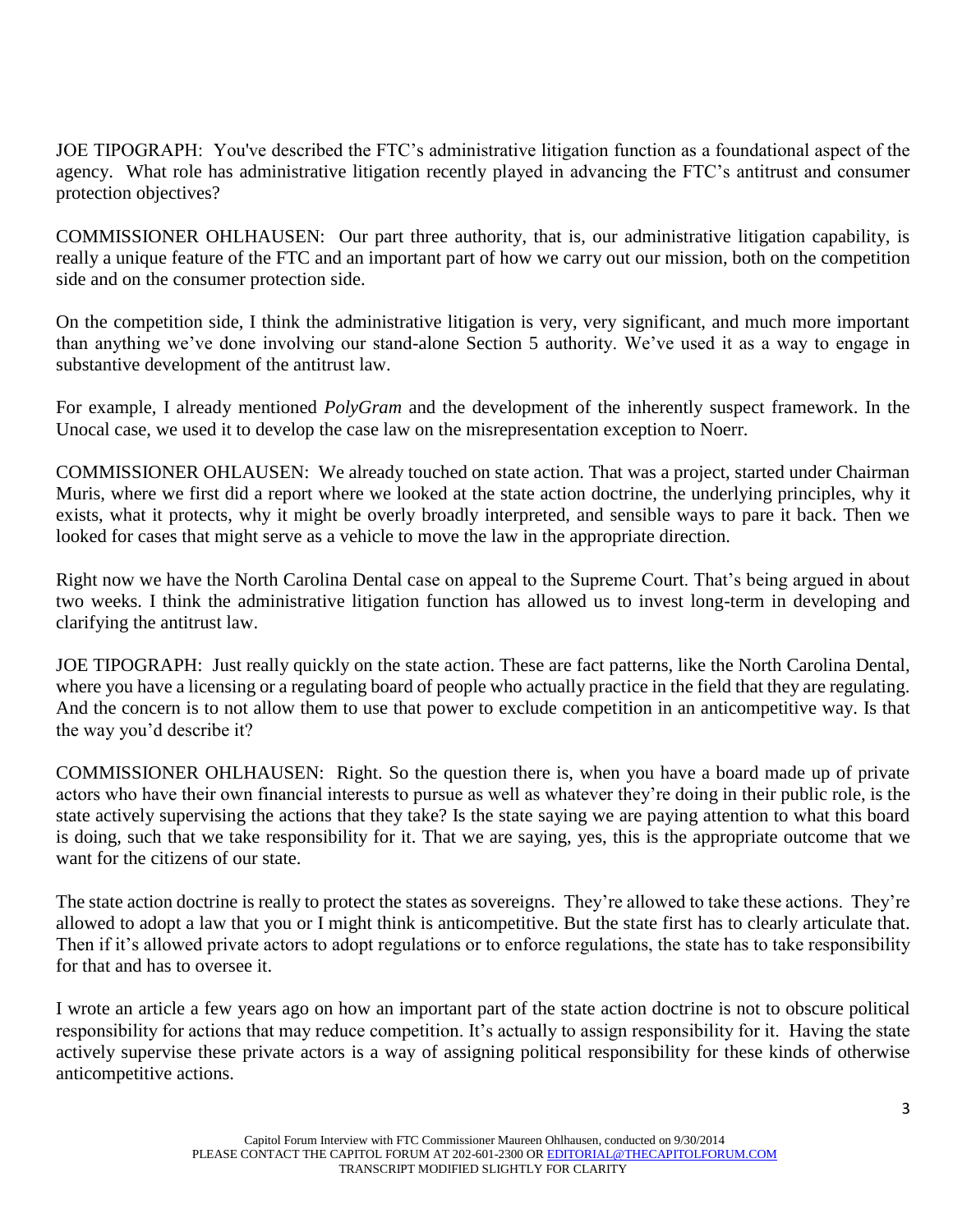JOE TIPOGRAPH: So the North Carolina dental context is about teeth whitening.

## COMMISSIONER OHLHAUSEN: Yes.

JOE TIPOGRAPH: And it would be okay for the state to actively take the position that only dentists can do teeth whitening, but it's not okay for dentists, independent of state supervision, active state supervision, to make that determination.

COMMISSIONER OHLHAUSEN: That's right. That's right, exactly. Just to conclude my view on our administrative litigation function. We use it to try to move the antitrust laws in a desirable direction, but that's always subject to review by the courts. People who don't like the decision we make are certainly free to appeal it to any Court of Appeals they wish to appeal it to.

JOE TIPOGRAPH: So on the topic of the courts, the FTC has won every merger case it's litigated in the last few years. But according to practitioner feedback, shared in the FTC at 100 Report, if the FTC wins every case it brings, then maybe it's not bringing enough cases. Some commented that by seeking the courts input in difficult cases, the FTC could bring more transparency to shaping antitrust doctrine. How would you respond to the perception that the FTC is overly risk-averse with respect to merger enforcement?

COMMISSIONER OHLHAUSEN: I think it's important to take a step back and widen the scope a little bit on that question. For example, going back into, well, not quite ancient history since I was here at the Commission at the time, between the FTC and the Department of Justice, we lost seven straight merger hospital cases.

I think it maybe isn't quite right to say, we've won every case, so therefore we're being too risk-averse. In February 2011, we lost a PI motion in our challenge to LabCorp's acquisition of Westcliff Medical Labs. And we lost a challenge to Ovation's acquisition of a drug used to treat congenital heart defects in infants in 2010. No doubt we have had some victories recently in District Court and in the Courts of Appeals. The St. Luke's case I mentioned previously is currently on appeal to the Ninth Circuit, so we'll see how we do there.

I just want to be realistic. Things average out over time, so we need to take a bigger snapshot. I also don't think we're overly risk-averse regarding merger challenges. Challenging a transaction is a significant investment of agency resources, making sure that we have the right evidence, that we have the right theories. It takes a lot of time and effort to develop those well.

The other thing is that we don't have control over the mergers that are brought to us. They walk in the door. We're generally challenging HSR-reportable mergers. Sometimes we do pursue consummated deals, including ones that are under the HSR threshold. But for the most part, mergers are what come through the door for us. So our ability to choose cases is also influenced by this exogenous factor.

Another important thing to recognize about the FTC is we're a bipartisan agency. I'm a Republican Commissioner. Right now we have three Democrats and two Republicans. And much of our merger work, including our challenges, has been bipartisan over the years. I think that also helps lead to a middle-of-the-road approach to merger enforcement. I wouldn't necessarily say it's risk-averse. I would say it's balanced.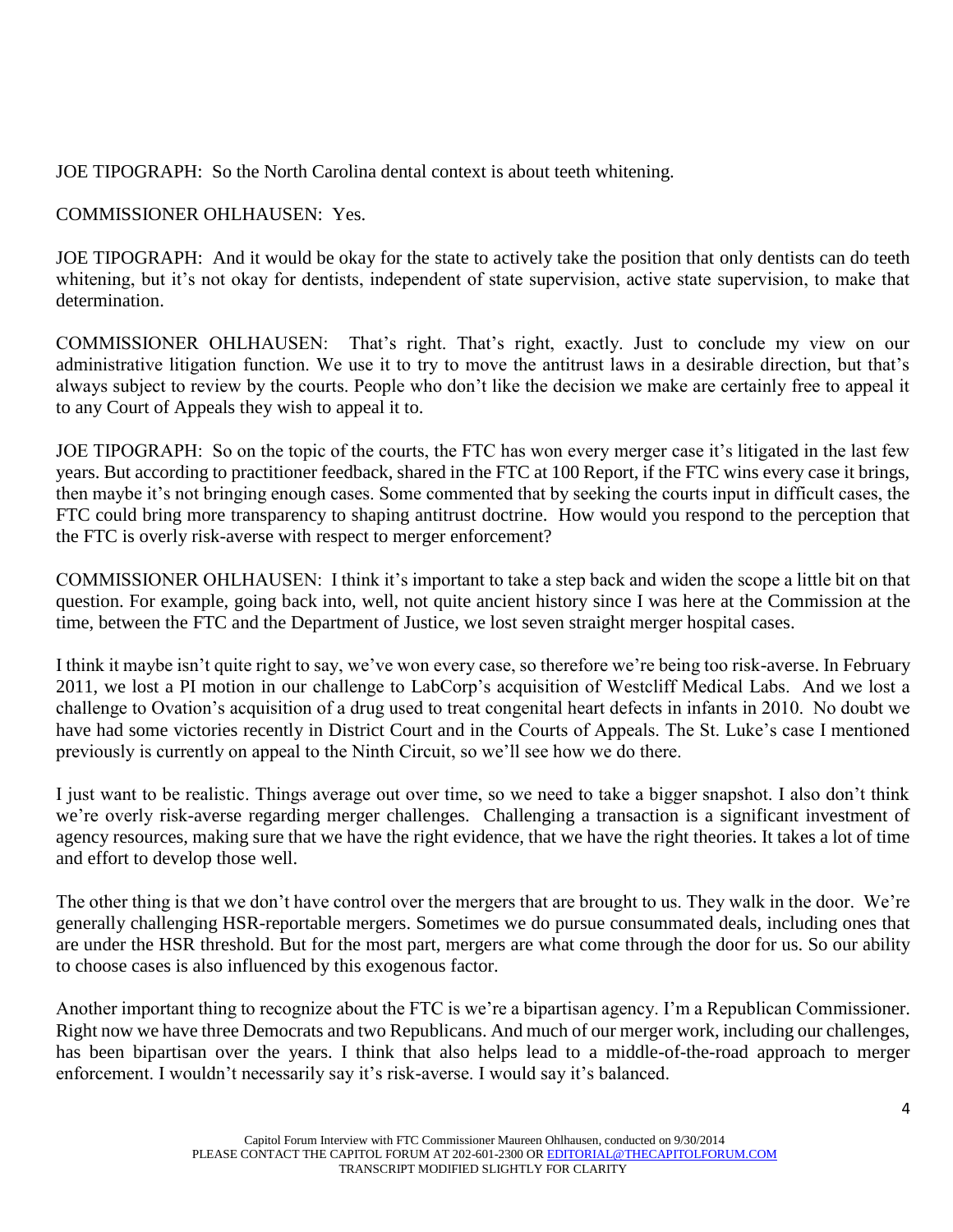Since I've been here, I think we've weighed risks appropriately. And I bet you would also find some people who would say we've been overly aggressive in our merger enforcement efforts. So I think you can't please everybody. But there is a value to taking on difficult cases, the resolution of which can develop the case law.

You can imagine the risk of losing, between us and DOJ, seven merger cases in a row and then you go for the eighth one. But I think we did a very good job of refining our approach, of bolstering support for our views before we went for that eighth case. But that was a risk and it was an appropriate risk.

And now in retrospect you can say, well, we have won all these hospital merger cases. That outcome was not a foregone conclusion, given our history. But the trick is finding the right case to advance the law on a given issue, particularly in the merger area, where, as I said, your ability to select from among mergers is based on what comes before the Commission.

JOE TIPOGRAPH: Do believe robust merger enforcement by the FTC can serve to protect industries from the burdens of prescriptive regulation or legislation that arise in response to excessive market concentration?

COMMISSIONER OHLHAUSEN: I do. One of the things that I like to think about is how competition is really the first line of defense for consumers. A competitive market gives them a variety of choices, better prices and higher quality. Having firms compete on those metrics is for the benefit of consumers. That's why we engage in competition enforcement: to protect consumer welfare, not to protect competitors. Some competitors may be winners. Some competitors may be losers. What we care about is the ultimate impact on consumers.

Competition is also a tool to make other types of regulation less necessary, whether you're talking about regulation to address excessive market concentration or even consumer protection issues. In a competitive market, a company that is providing a substandard product or not giving consumers the benefit of the bargain, loses market share - consumers vote with their feet. Or a competitor may advertise against it. We see that all the time. Your product, your network, whatever you are selling, is not as good as ours. Here are your flaws. We're going to use that to drive consumers to our product because we have a better offering. I think that dynamic is very important to keep in mind.

I do think that measured, but effective, antitrust enforcement can help ward off legislative or regulatory attempts to intervene in highly concentrated markets. And so I would much prefer smart, targeted enforcement to industrywide regulation.

This is a point I've been stressing frequently in my speeches and articles on net neutrality issues. A competitive market is better protection for consumers than a prescriptive regulatory regime.

JOE TIPOGRAPH: So I guess on the topic of net neutrality, Commissioner Wheeler of the FTC, he said that part of the reason why he thinks there might be need to be aggressive net neutrality legislation and regulation is because there's a lack of competition in the space. How would you respond to that?

COMMISSIONER OHLHAUSEN: What I would say is, look at whether broadband is becoming more or less competitive over time. I headed up the FTC Internet Access Task Force during my time in OPP. And in 2007, we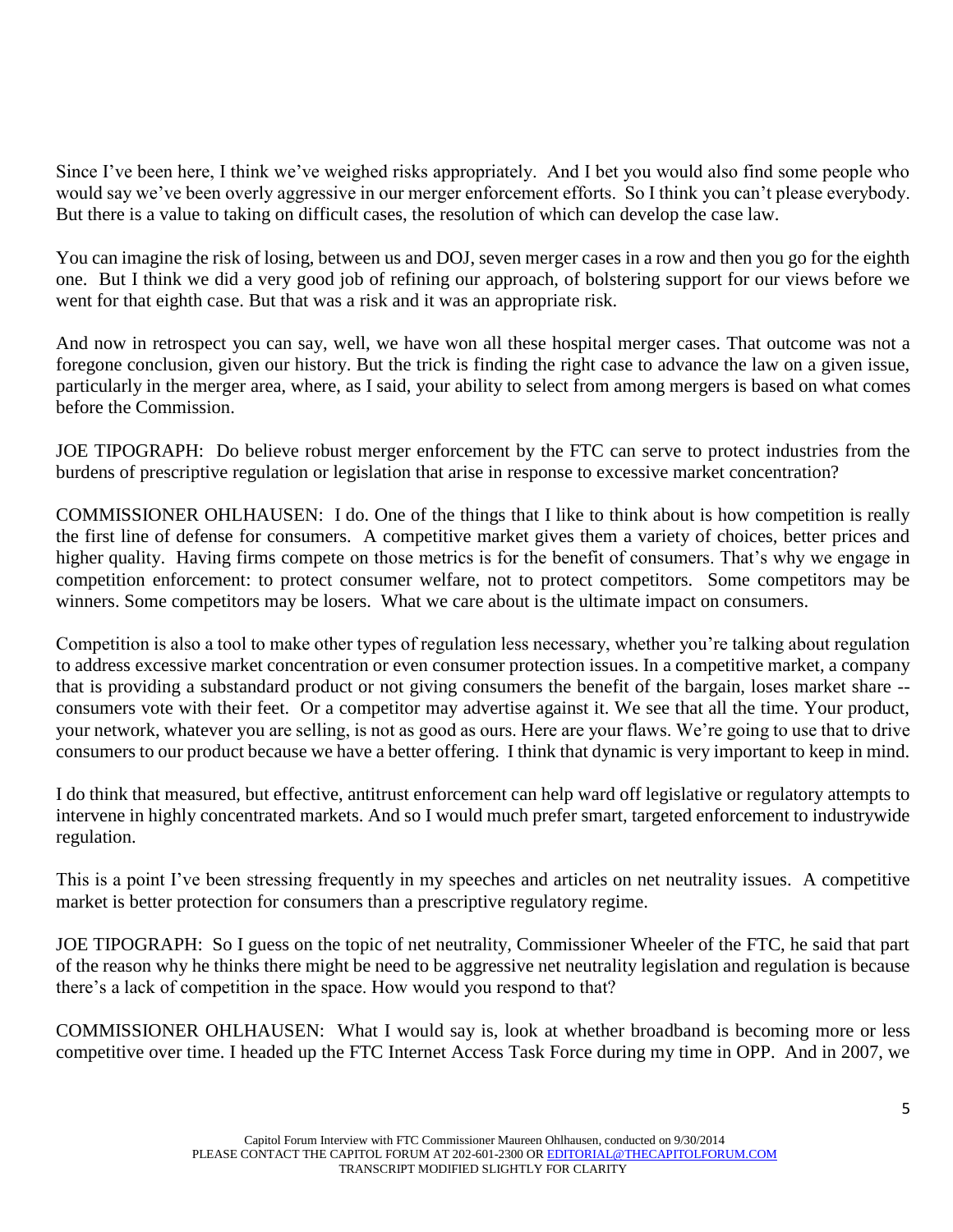issued a report on broadband connectivity competition policy. I have a copy of the report cover hanging on the wall in my office.

In that report, we looked at whether this was a market that was getting more or less competitive. And even since that 2007 report, I think you've seen the market for broadband get more competitive with the entry of wireless as a true channel for consumers to access broadband. Over time, I think this is actually a market where you've seen reduced costs, increased quality, and more competition.

JOE TIPOGRAPH: In late 2012, the FTC allowed Hertz and Dollar Thrifty to merge, conditioned on a divestiture. Despite one dissenting Commissioner who felt the FTC should have just challenged the merger. Within a year the divestiture buyer declared for bankruptcy and sold assets back to the merging parties. Is it possible that the FTC failed to exhibit regulatory humility here by negotiating a complex remedy to facilitate a controversial merger instead of challenging the merger out right?

COMMISSIONER OHLHAUSEN: Before I turn to Hertz / Dollar Thrifty, I think it is useful to put it into a broader context. For example, in fiscal year 2013, we brought twenty-three merger challenges. Some of those deals were abandoned, but sixteen deals resulted in consents. And virtually all of our consents worked well.

I think that the reason there's a lot of attention on the Hertz-Dollar Thrifty matter, is that it is very atypical. It's unusual that one of our consents doesn't work out the way we anticipated it working out. I do think it's unfortunate that the original buyer here wasn't able to keep the business going.

But I think that we are starting to see some positive developments in the marketplace. We now have a viable fourth competitor in Advantage Rent A Car, which emerged from bankruptcy with over forty domestic airport locations and now has an international presence in Europe, and it's got the backing of an experienced, large private equity firm.

And the market itself has changed. Now, for example, we have Sixt, which is based in Germany and is the fifth largest car rental company in the world. At the time we were looking at the consent, they had a small U.S. presence, but now they have over forty locations in the U.S.

I think the market is getting more dynamic. We can't be 100 percent successful in everything that we do. But I think the consent decree system overall is actually a good example of regulatory humility. And let me tell you why.

When we review a merger, we gather evidence from a variety of sources. We talk to the parties. We talk to other members of the industry. We talk to customers. And what we're trying to do is weigh the likely costs and benefits of a transaction. Mergers oftentimes have strong consumer benefits. They have strong efficiencies. Overall, they're going to be good for competition and ultimately good for consumers.

But a merger may also have a problematic element to it. And we have to focus on trying to mitigate that problematic element, often through divestiture to a third party, while allowing the pro-competitive benefits to go through.

I think the consent process really is a good example of regulatory humility because we are trying to educate ourselves about the industry. We look at what are the likely benefits to consumers. What are the likely risks? Then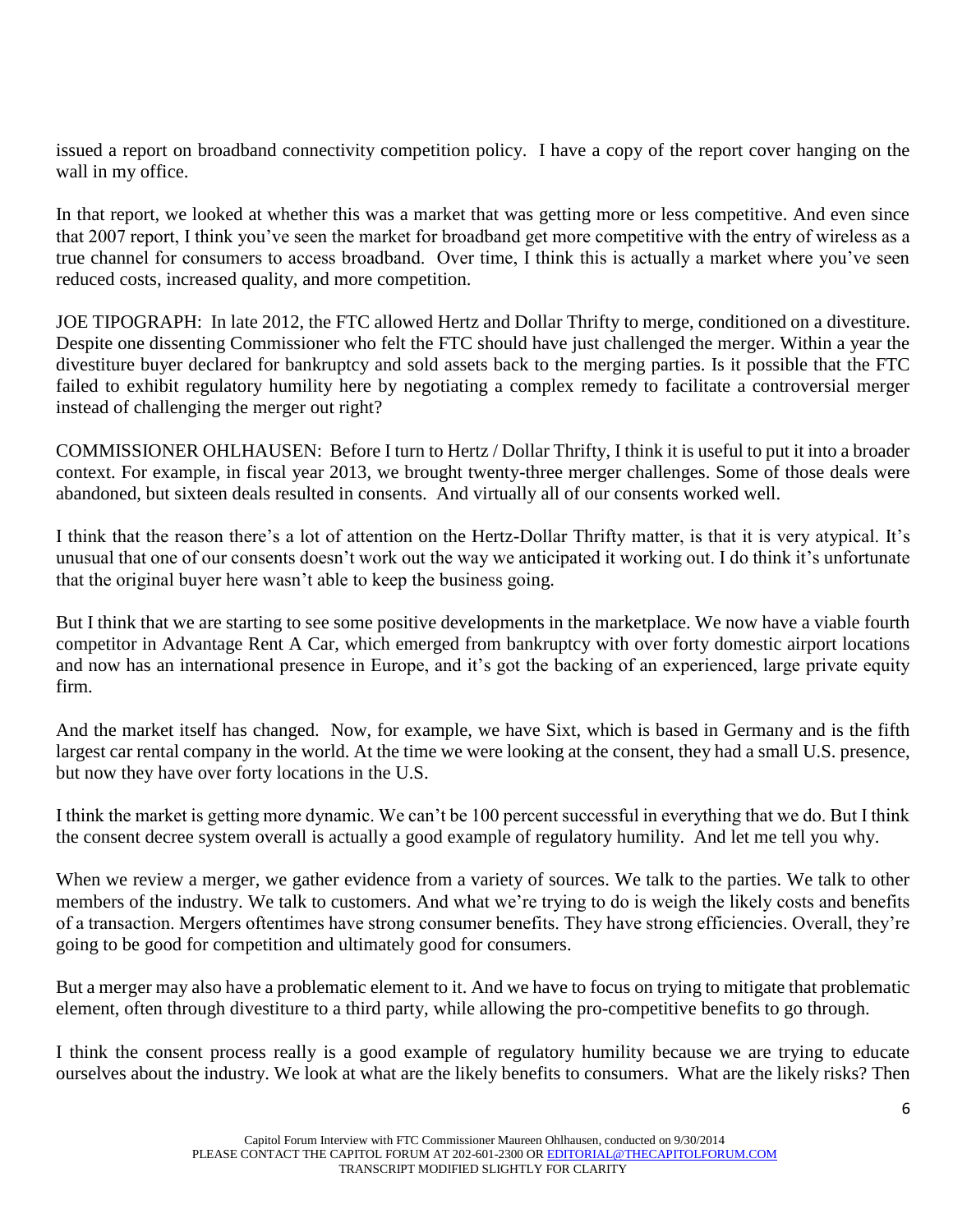we try to maximize those benefits and minimize those risks through a very targeted approach. Do I wish it worked 100 percent all the time? Yes, I do. But just going back to my original point, I think the Hertz-Dollar Thrifty matter is unusual. It's not the norm for us.

JOE TIPOGRAPH: In the past year, the FTC challenged glass bottle maker Ardagh's acquisition of its rival VNA from Saint-Goban. You joined the majority, but one Commissioner dissented, expressing concerns over how efficiencies were analyzed. What can you tell us about this matter that will help us understand how you think the government should factor efficiency into merger reviews?

COMMISSIONER OHLHAUSEN: Looking at the acquisition, the facts of the acquisition itself, it would have created a duopoly in the U.S. market for glass containers for certain uses. The two remaining competitors would have controlled 85 percent of the relevant glass container market for brewers and 77 percent of the market for distillers. These are high, high concentrations by anyone's measures. It was effectively a three-to-two merger.

Further, the industry exhibited certain characteristics that from decades of prior experience we know are likely to lead to parties coordinating their competitive behavior, which, of course, hurts consumers. The industry had low demand growth. It had tight capacity. It had high barriers to entry. These are the kinds of things that we've identified in our merger guidelines as likely leading to what we call coordinated effects.

Our investigation also revealed that Ardagh and Saint-Gobain frequently went head-to-head in competing for customers. So we had that track record as evidence of competition between the parties. After the merger, this headto-head competition would have evaporated.

When we're presented with such a strong showing of potential harm, we ask the parties to present extraordinary efficiencies to justify the transaction. And, in this case, I think the parties offered some broad efficiencies claims. I was concerned that they were neither merger-specific -- for instance, they talked about staff reductions that could have been accomplished without the deal. Or there were general operation efficiencies with little evidence that could be substantiated and verified. –There were also changes in some of the processes the parties were going to employ. And we said, well, you can do that separately right now. Why do you need to combine to do that?

Merger review always involves some level of prediction, both on what the harms will be and on what the efficiencies will be. Section 7 is an incipiency statute. Each side has to present estimates about the future impact of the deal. While it was suggested that the FTC in practice may require a higher showing of efficiencies from the parties than the showing of harm by agency staff, I think that's incorrect.

Before we take action, we have to have reason to believe that the transaction violates Section 7. And that's based on the evidence gathered by staff and the information submitted by the parties. Then we have to go to court and prove to the court that our reason to believe was justified and that the deal should be blocked.

Both sides are predicting what the outcome will be. In this case in particular, I think really the proof is in the pudding. What was the outcome here? The parties were very well counseled in this transaction. We litigated it for several months. But then we see what the final settlement was, the final outcome.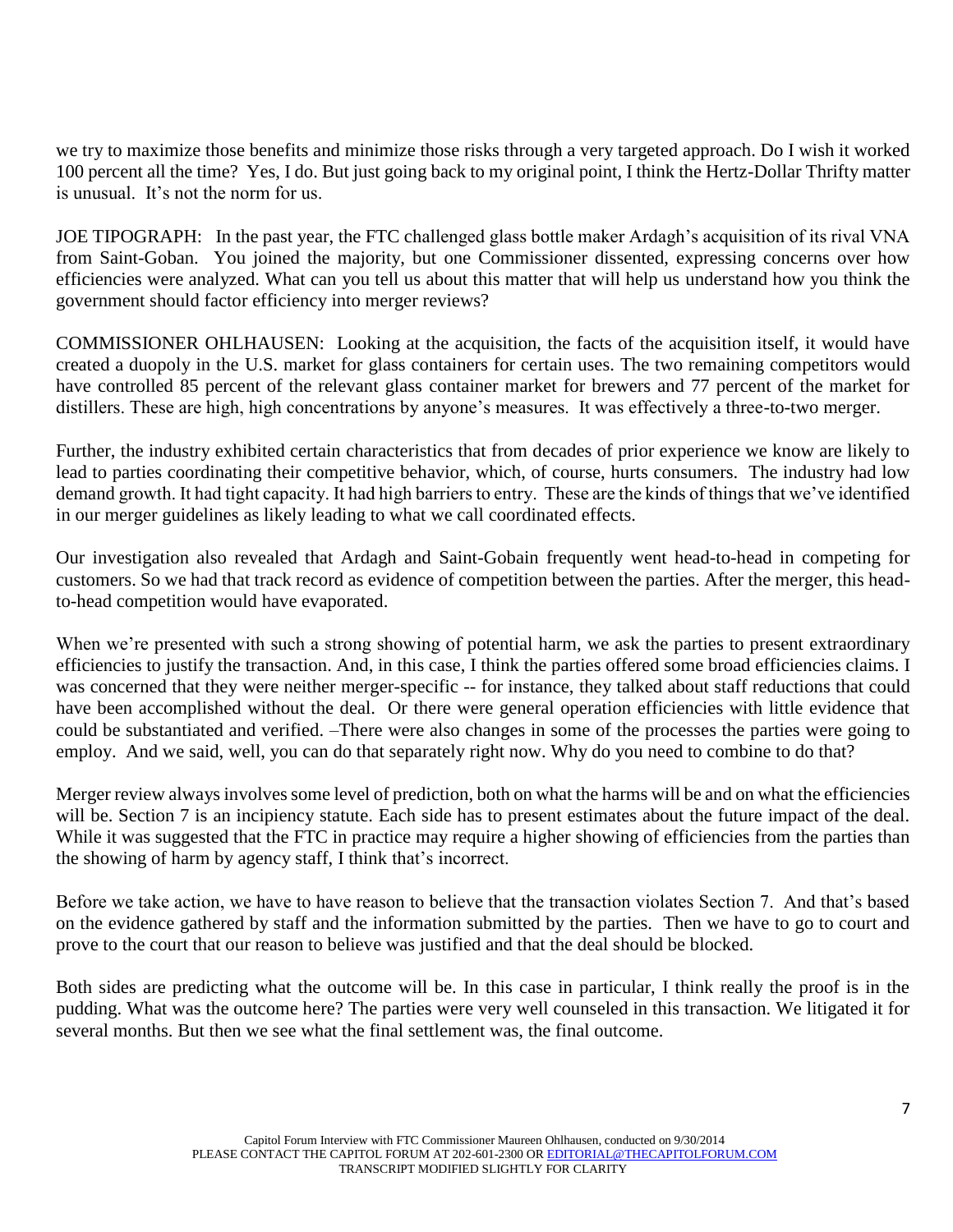They settled by agreeing to divest six of the nine plants that were owned by Ardagh at the time of the deal, as well as the corporate headquarters of the Anchor Glass Corporation, which had been acquired by Ardagh in 2012. Essentially, Ardagh agreed to divest the bulk of the Anchor business.

That is actually a pretty good barometer of what the parties thought they were going to be able to prove in litigating this matter. I think it was a very good outcome for consumers. I feel confident that we took the right approach in this case.

JOE TIPOGRAPH: Okay. And what about the dissent? What was the dissent's concern? Why did you not share that concern?

COMMISSIONER OHLHAUSEN: Well, I'll let Commissioner Wright characterize what his concerns were. But I think there was substantial evidence that this deal would be anticompetitive for consumers. We have a three-totwo merger, and the case law supports the need to show extraordinary efficiencies in such a situation. Based on our guidelines, this transaction was likely to result in anticompetitive impacts for consumers. I thought we were applying the appropriate standard to our evidence as well as to the efficiencies that the parties needed to show. And again, it's always forecasting. Reviewing mergers is a predictive exercise, and I thought we applied the same standards to both sides.

JOE TIPOGRAPH: All right. Thank you for clarifying. A couple of months after the FTC elected not to challenge Men's Wearhouse acquisition of Joseph A. Bank, Men's Wearhouse announced on an earnings call that it would phase out Joseph A. Bank's competitive promotional pricing strategies in an effort to stabilize margins and drive revenue strategies. As an FTC Commissioner, what is your reaction to hearing this?

COMMISSIONER OHLHAUSEN: As you mentioned, the Commission conducted an investigation and ultimately closed that investigation without taking any action. Given the nonpublic nature of the investigation, I can't really discuss in detail the analysis that went into that decision.

But I would note that our BC Director Debbie Feinstein recently provided some insights into staff's analysis of the matter. As she explained, staff looked at two markets of potential concern. First was the retail sale of men's suits, and second, tuxedo rentals.

With respect to men's suits, staff believed that there are numerous competitors that sell suits across the range of prices of the parties' offerings. The two companies also had different customer bases, with Men's Wearhouse selling branded and private label suits to younger, trendier customers, and Joseph Bank selling only private label suits to an older, more traditional customer base. So I don't know where you buy your suits, whether you think you're the younger, trendier or the older more traditional customer.

With regard to tuxedos, Joseph A. Bank has been a relatively small player since its entry in 2010.The other thing is that as we looked at this, it looked like there are a lot of competitors in both of those markets.

To put this in context, there have been several mergers in the past year or so that I think have provided some interesting views into the dynamics between online and brick-and-mortar sellers. The Office Depot-OfficeMax case was particularly interesting because online competition for office supplies became very relevant in that market,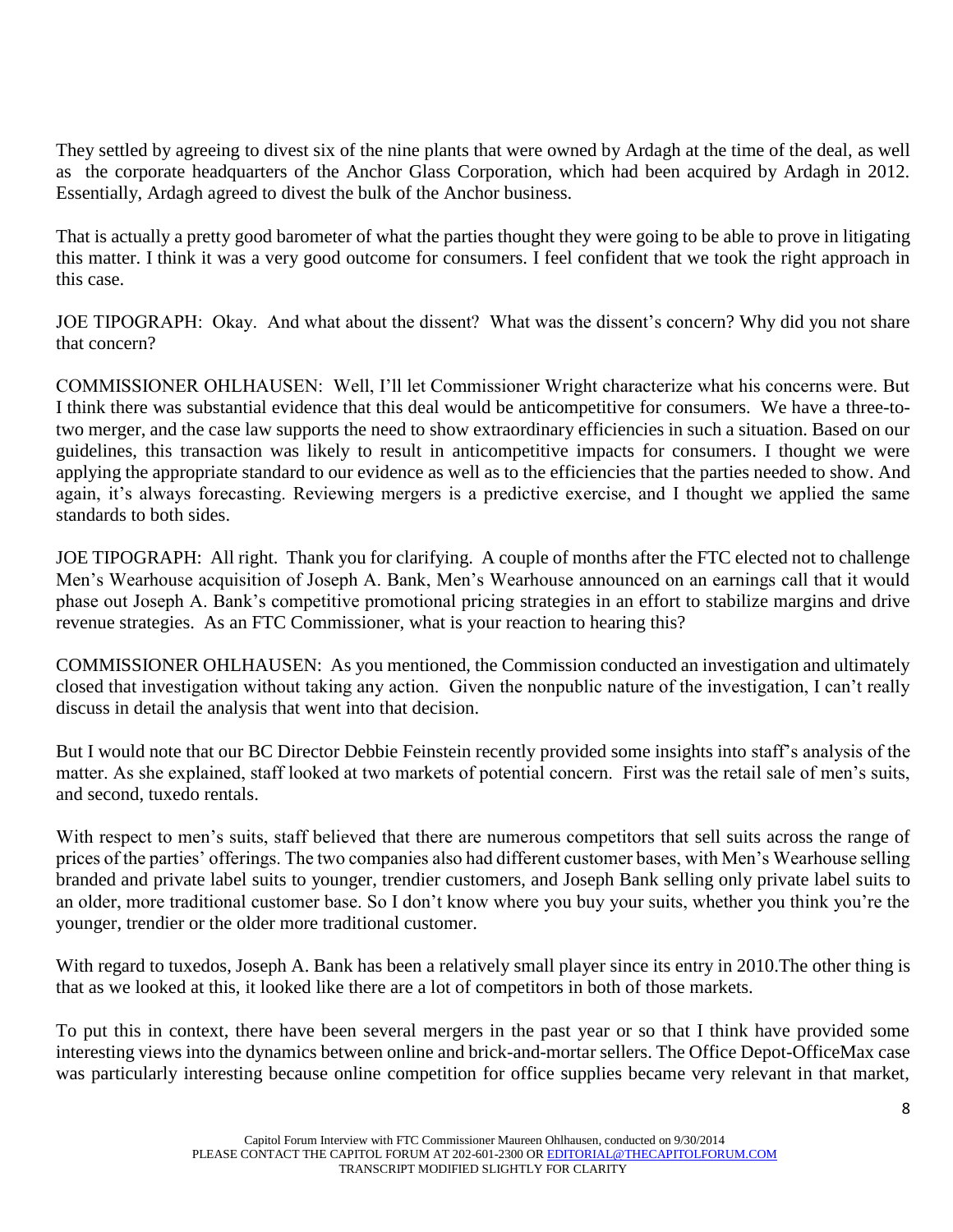even though previously when we successfully blocked the Staples merger, we didn't think that online sales would be an effective competitive constraint at the time. That certainly changed. And in the Jostens-AAC merger, we found online competition was insignificant in the class rings industry. So each market is really different and has to be taken on its facts.

Ultimately, while it's not entirely clear what that statement means, and what the ultimate impact of phasing out those pricing strategies would be in the marketplace, closing an investigation, in my mind, suggests that we think that there is adequate competition from other players in the market.

JOE TIPOGRAPH: We'll have to see how it all shakes out.

COMMISSIONER OHLHAUSEN: We always do. Again, these are predictive exercises. We use our best evidence. We use our best tools. We use our experience and our judgment to try to draw the lines in the right place.

JOE TIPOGRAPH: Right. So switching gears to consumer protection, the FTC has taken an interest in mobile billing practices that allow children to make purchases without parental consent. The FTC reached settlements with Apple and Google and sued Amazon over such concerns. What in your view is the government's role when parents hand over their tablets or smart phones to their kids, but don't want to hand over their wallets? Or more broadly speaking, when do consumers need protection from their children?

COMMISSIONER OHLHAUSEN: That's a very cleverly phrased question. I have four children of my own. They're older now, but I understand some of the challenges parents face. I think in this context, the question was how would parents know to take steps? Many of these companies, Apple, for example, have good parental controls, no doubt about that. But how would parents know to use those parental controls in the first place? That's what we really focused on.

I think this is an exciting technology. I see in-app purchases as being part of the larger universe of mobile billing, mobile payments. These technologies can offer consumers great convenience and benefits that can spur competition. I'm a big believer in that. I think also mobile payments can lead to increased security over traditional payment systems. It really has a lot of benefits for consumers.

But the traditional consumer protections need to continue to apply. One of the most basic ones is that consumers need to know what they are being billed for and what event triggers that bill. And I think that was the problem here. The companies rolled out these new innovations, in-app purchases. Consumers were unfamiliar with them. It was a new channel for purchasing.

In my separate statement in the Apple case, I really focused on this. My concern wasn't that they rolled out a new technology and there was an unforeseen issue that arose with that. It's once that problem became manifest, what did they do to correct it? Did they take appropriate steps?

If you recall, there was a lot of coverage in the press about people asking where did these charges come from? How is there a couple hundred dollars worth of Smurfberries showing up on my bill? How did that happen?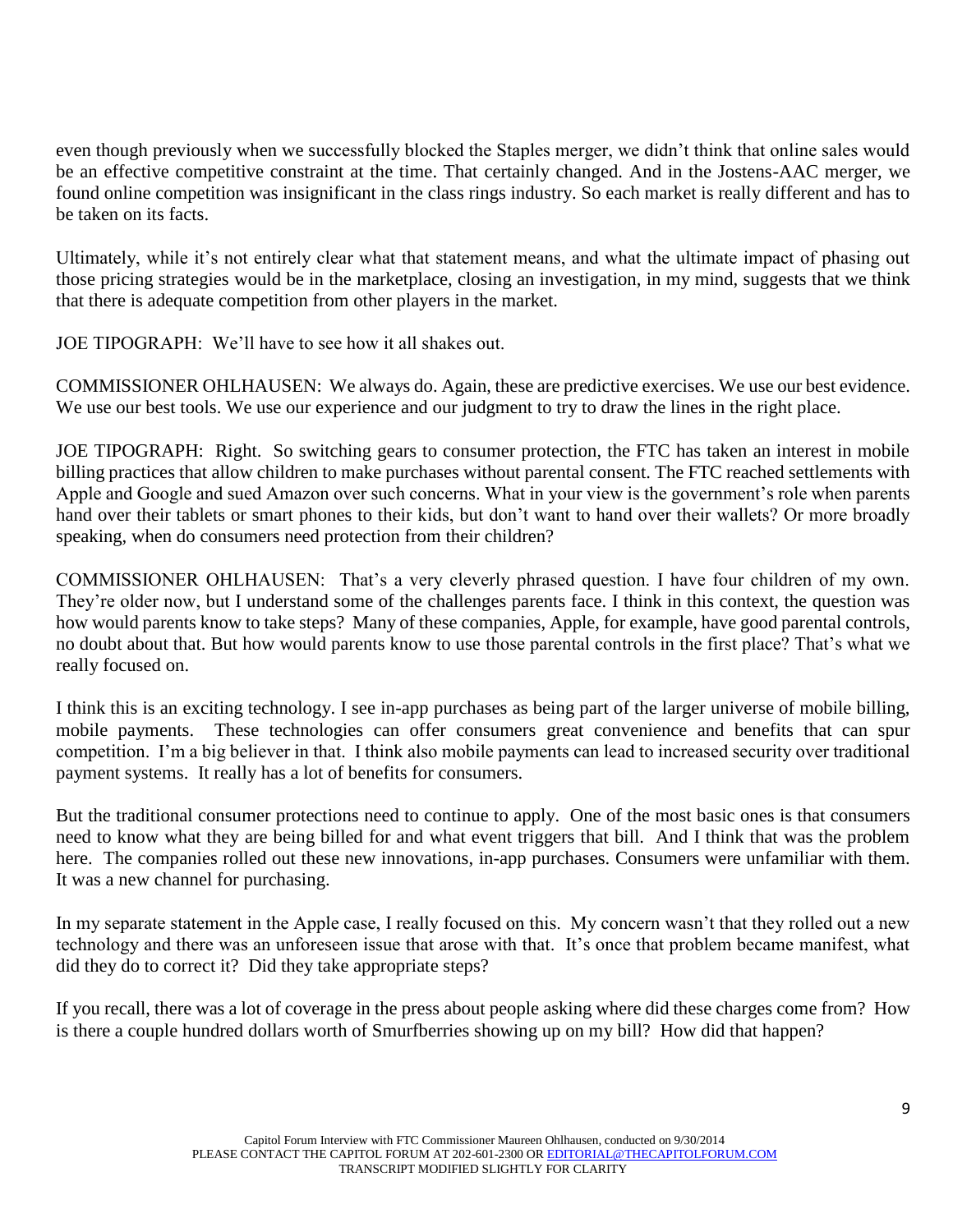And these companies continued to roll out their products without making any changes, even though there were all these reports about consumers who were unhappy about this. So that's what I really focused on. I'm not there saying, I know how to design products better. I certainly don't. It's really a performance standard.

If you're charging consumers, have you given them at least a one-time notice that they could be billed for that? Here's what you're being billed for. Here's the amount and here is the act that's triggering that bill.

For me, that was really the focus in this case. The remedies in the Apple and the Google cases really focused on having a one-time disclosure to parents that notified them that these charges could occur this way and gave them the ability to consent to them.

And it's not all-or-nothing. We're not saying, well, we don't like the fifteen minute billing window. That window is probably great for most consumers. So it's not that consumers are being protected from their children. They need basic consumer protections, which in the billing area means they need to know that this can result in a charge and they need to know what that charge is.

JOE TIPOGRAPH: In January, you dissented to a couple of consent orders that settled FTC advertising substantiation complaints. In your dissent, you suggested that adopting a one size fits all approach to substantiation could make consumers worse off by preventing useful information from reaching them. How useful to the consumer are claims that various companies make about their various products when all of those claims are not held to the same standard of being proven accurate?

COMMISSIONER OHLHAUSEN: The Commission has traditionally applied what we call the Pfizer factors – from a 1972 case involving Pfizer – to determine the appropriate level of substantiation required for a specific advertising claim. Those factors include the nature of the claim and the type of product it covers, the consequences of a false claim and the benefits of a truthful claim, the cost of developing substantiation for that claim, and the amount of substantiation that experts in the field believe is reasonable.

This is a shifting multi-factor test for a good reason. It would ultimately be to consumers' detriment for the Commission to require the same level of substantiation for all products. And that simply hasn't been our history.

What we're trying to balance in this approach is the value of greater certainty of information about a product's claimed attributes with the risk of the product itself. And you can't lose sight of the fact that having too high of a standard can suppress useful information about a product.

For example, the FTC, in particular our Bureau of Economics, did a very good study a number of years ago about fiber in cereals. At the time, the FDA had a very high standard for any kind of health claims involving fiber. Kellogg's decided to push the envelope a little bit.

It introduced a high fiber cereal with advertising claims about the benefits of high fiber in consumers' diets. And the really interesting result of that was the kinds of market responses that it engendered in making these claims about the link between fiber and the benefits to consumers' diets.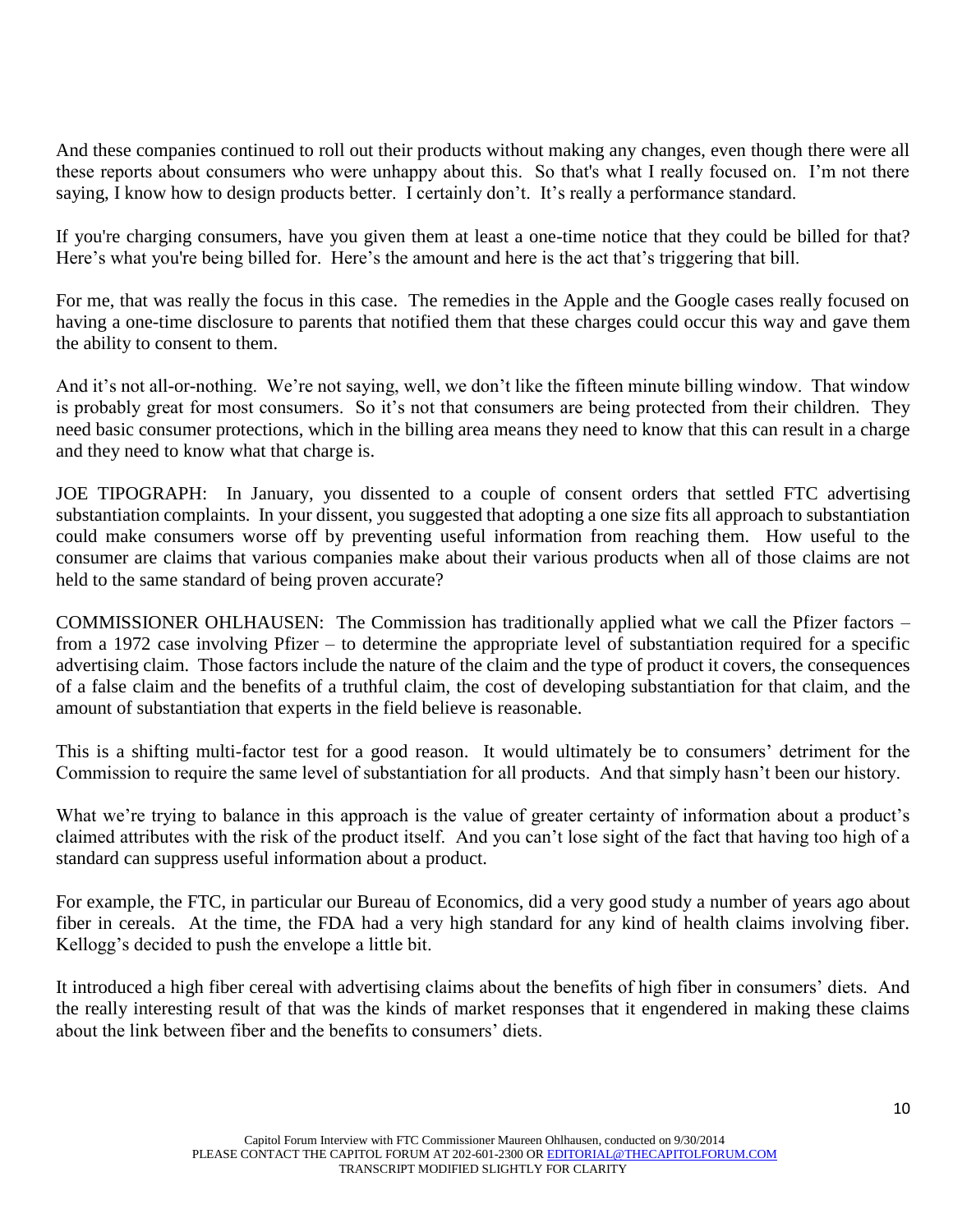Consumers started buying that cereal. It increased fiber intake in consumers' diets, particularly consumers who were least likely to pay attention to government health messages. They'd read the back of cereal boxes. They were sitting there reading their cereal boxes.

You had this consumer benefit. And then other companies got in on the act and they said, oh, that's a benefit. Improving our product this way is driving consumer demand. So more fiber products were introduced. So you've got this beneficial cycle, with more information to consumers about a dietary benefit and more products available to them in the market.

I think it's important to keep in mind that if you're suppressing useful information to consumers, you might be stopping them from making good decisions based on that information. Advertising is a wonderful vehicle to convey that kind of information to consumers. So you have useful information that can improve their diets and then ultimately improve the offerings available to consumers in the marketplace.

That is why I think the Commission ought to pay close attention to the Pfizer factors. When you're talking about a safe product, such as food and in this case , the fiber in cereal, it doesn't make a whole lot of sense to hold advertising claims to the same level of substantiation as you might for a drug that has serious adverse side effects.

Rather than saying, well, everything should be at the same level, in my view, it's actually better, to take the approach that we historically have taken. That is, to ask, what's the risk to consumers from using this product, from eating a little more fiber in their cereals? That's a very low risk. What are the benefits of a truthful claim? The benefits for consumers knowing now that fiber can be such a good heart healthy part of their diet, that's a big benefit to consumers.

That's why I think that it's appropriate to strike a balance, based on the claims, the risks and benefits of the product, and the costs and reasonableness of the substantiation. The fiber cereal study is a wonderful example of FTC research that showed the benefits of useful, truthful information for consumers, as well as the risk of suppressing truthful information to consumers.

JOE TIPOGRAPH: Now let's tie it into the recent matter where you dissented. What was the product in that matter? Was it skin care products?

COMMISSIONER OHLHAUSEN: I'm sorry, which one?

JOE TIPOGRAPH: That is the GeneLink.

COMMISSIONER OHLHAUSEN: In GeneLink and some other recent cases, my concern is that, for certain types of health claims, the majority of the FTC has adopted a substantiation standard of two randomized controlled trials, that is, clinical trials.

That's just too high a standard for safe products, relatively safe products, like vitamins and foods. The two RCT standard is the FDA standard for drugs. We're not talking about drugs here. We're not talking about products that are being advertised as a substitute for medical treatment or that can have serious side effects. We're talking about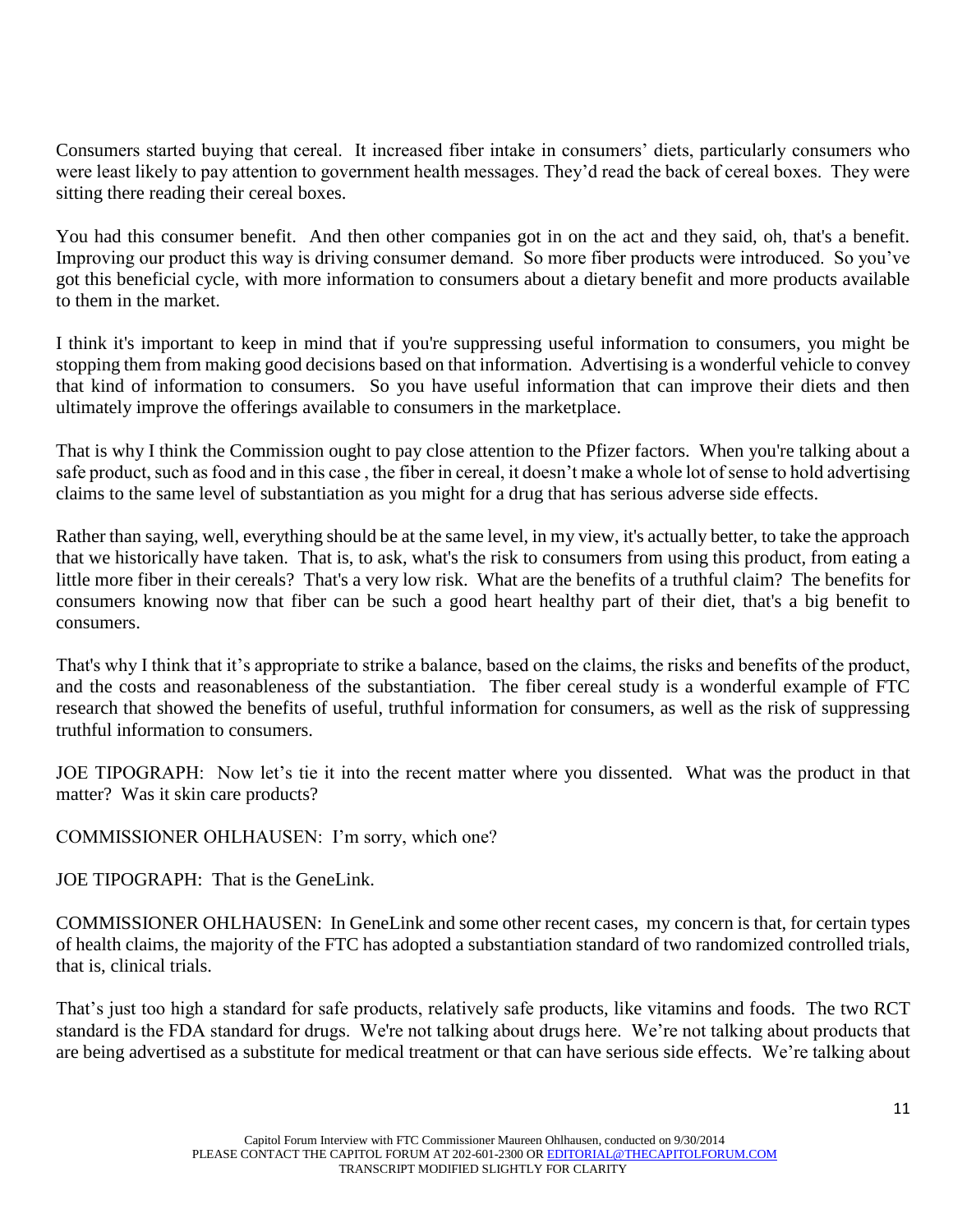foods and vitamins. I think it's appropriate to have a lower substantiation standard than what the majority has required for some of these health claims.

JOE TIPOGRAPH: How expensive can the randomized controlled test be for a company?

COMMISSIONER OHLHAUSEN: Well, sometimes it can be very expensive. It depends on the product. If something has a long-term effect, an RCT would be extremely expensive. A lot of the dietary guidance in the U.S. is not based on RCTs. It's based on long-term observational studies? The Framingham Heart Study, for example, which asked: how healthy are you? And what do you generally eat?

One RCT or two RCTs is not appropriate for all products. It is not even what the FDA requires for a lot of food claims. Our dietary advice is not based on RCTs.

JOE TIPOGRAPH: Privacy has been a major issue at the FTC over the past decade. And this year, the FTC released the data broker's report. In your opinion, when consumers provide information to a particular entity for a particular purpose, what role should the FTC play in managing and protecting their expectations about who else might gain access to that information and how it might be used?

COMMISSIONER OHLHAUSEN: Looking at the FTC's core authority in the consumer protection area, we have deception and we have unfairness. Let's take deception first. If a company's made a promise to a consumer about what information it's going to collect, how it will use that information, how it will share it, the company should be held to that promise. Our role is to make sure consumers get the benefit of the bargain. Companies have to follow their privacy promises.

We also have our unfairness authority. And unfairness is not based on representations to a consumer. Rather, it's based on a substantial harm to the consumer that the consumer cannot avoid and that is not outweighed by countervailing benefits to competition or to consumers.

Our unfairness statement defined what a substantial harm is. It looks at financial, medical data, health and safety information, information about children, quiet enjoyment of home, those kinds of things. But it also says that more subjective types of injury, like emotional injury wouldn't necessarily be unfair under the FTC Act.

Putting that into practice, we have brought cases against companies that didn't make a promise, but that did collect sensitive information, such as precise location data about consumers, and then shared it with third parties – without giving consumers appropriate notice or getting their consent.

A recent example is a case we brought against Golden Shores, which advertises a flashlight app. And it worked fine as a flashlight. But what the company didn't tell consumers was that it was collecting their precise location information and sharing that with third parties. In that area, I think we have an appropriate role to safeguard a baseline protection for consumers of their most sensitive information.

I already mentioned that in May, we issued our data broker's report. It's titled Data Brokers: A Call for Transparency and Accountability. One of the things that we recommended in the report is that Congress consider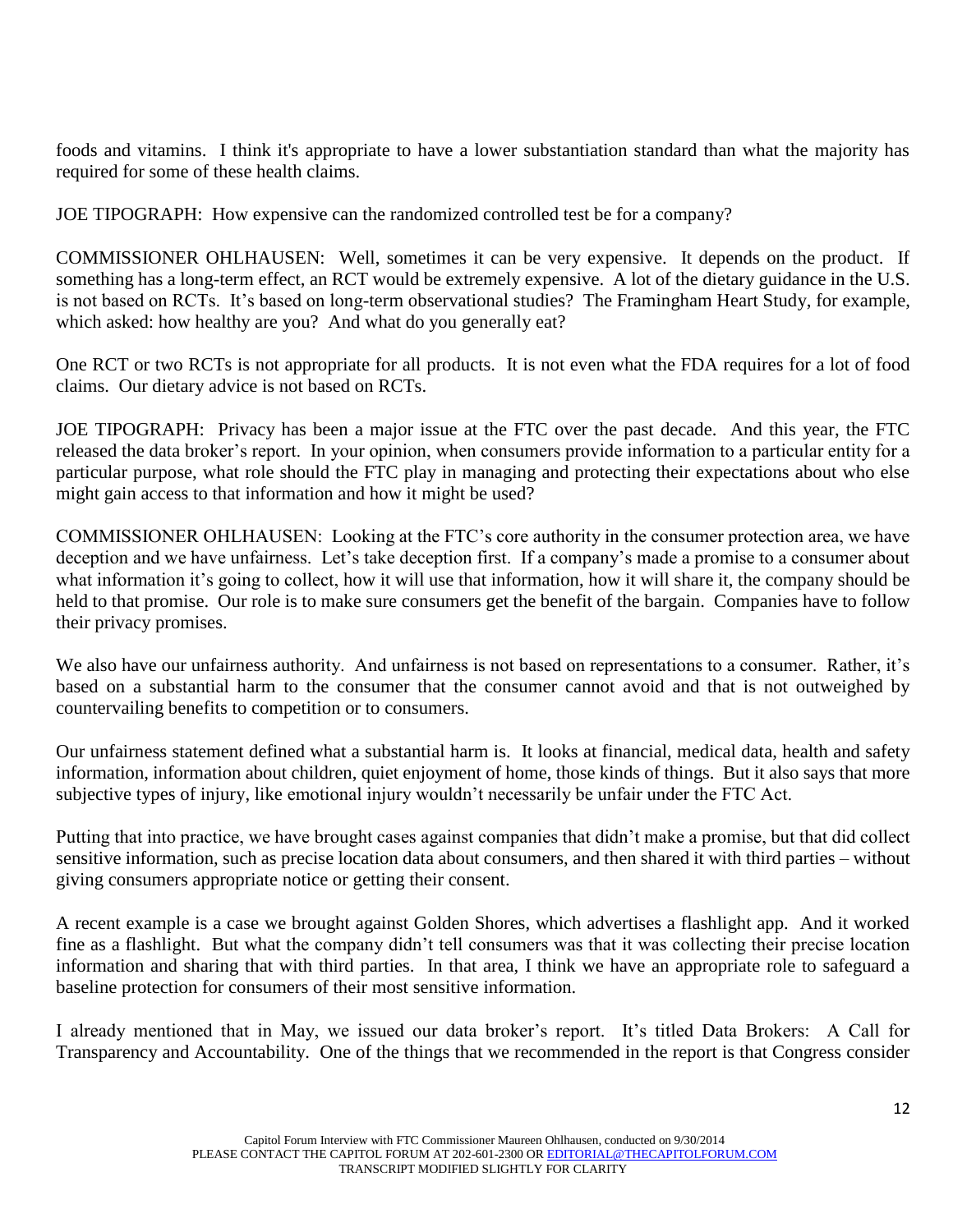requiring brokers to be more transparent about how they use consumer information and give consumers more insight into and control over that use.

The report also suggests that consumer facing entities, the ones that are collecting the information from consumers, give consumers notice if they're going to share that information with third parties, such as data brokers.

The report focused on three products, including marketing products, risk mitigation products, which involves information used to decide if the consumers engaging in transactions are really who they say they are, and people search products. We had different recommendations based on those different products.

The FTC plays an important role in protecting consumers and their privacy. And, of course, we do a lot in the data security area through our enforcement actions. But I don't see my role as necessarily taking choices away from consumers in this area. It's more providing baseline protections for their most sensitive information and then making sure that privacy promises are followed.

JOE TIPOGRAPH: Earlier we discussed some of the FTC's accomplishments in its first 100 years. I have to imagine with all of the work that you've done related to this occasion that you've given some thought to what might lie ahead for the next century. Now, I promise not to find you in 2114 and hold you to anything you say here, but I'd love to hear how you think the agency's role in American commerce might evolve in the long run.

COMMISSIONER OHLHAUSEN: The other day, I was outside our building and was looking up at the friezes above the doors (see below). They represent areas of commerce, such as industry, shipping, and agriculture, that were important in 1938, when our building was constructed. We were wondering, if these were being carved today, what might they include to best represent the work that this agency does?



Capitol Forum Interview with FTC Commissioner Maureen Ohlhausen, conducted on 9/30/2014 PLEASE CONTACT THE CAPITOL FORUM AT 202-601-2300 O[R EDITORIAL@THECAPITOLFORUM.COM](mailto:EDITORIAL@THECAPITOLFORUM.COM) TRANSCRIPT MODIFIED SLIGHTLY FOR CLARITY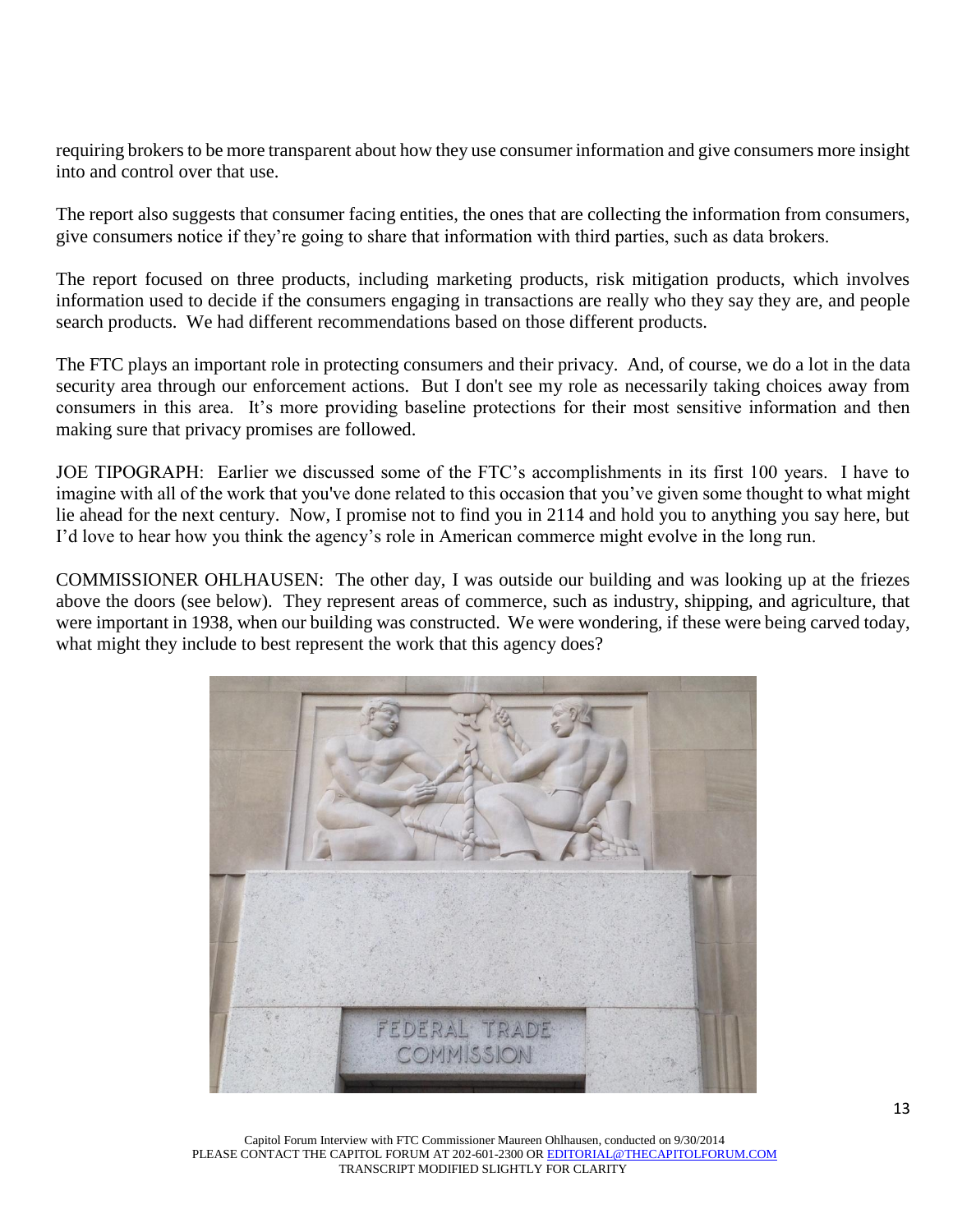One of the friezes today could be a consumer taking a lifesaving medication or getting a lifesaving treatment for all the work that we do in the health care area. It could be somebody looking at his or her smart phone and buying something online or keeping in touch with family members. Or a consumer pumping gas, perhaps, given what we do in the energy space, and in oil and gas in particular.

The FTC has a very broad and flexible mandate, and we've been able to keep up with the times. We've been able to keep up with the changes in industry, the changes in technology, and have continued to pursue consumer interests in those spaces. So those more modern friezes would be good physical representations of what we do.

To answer your question on the next 100 years, I actually want to talk first about the FTC at 100 Report that then-Chairman Kovacic issued in 2009. I think that report provided a very good framework for measuring our success over the next century. And I've tried to put the principles discussed in the report into action as a Commissioner. I've been very fortunate being able to draw upon that experience as the person who led the FTC at 100 efforts under Chairman Kovacic. Based on the principles set forth in that report, I've made some recommendations. I hesitate to say for the next 100 years, but at least for the next decade. My recommendations are included in an article that is part of a recently published tribute to Bill Kovacic and available on my speeches page on the FTC website.

So what are some of these recommendations? One is staying focused on our core competencies. On the antitrust side, that means focusing on developing the antitrust laws through our competition policy and administrative litigation tools, and particularly how those two can work together, leading to targeted enforcement and the improvement of the antitrust laws.

However, to the extent the Commission wants to rely on its standalone Section 5 authority, I think we need to provide guidance on that authority through a policy statement or some other comparable means. I talked about the unfairness statement and the deception statement. Those consumer protection powers were very controversial at the time, but the agency issued these bipartisan statements that have really guided our enforcement for the past thirty or so years in those areas. And they have become much less controversial. So I think that provides a good framework if we do want to use Section 5 more expansively on the competition side. Last year in a speech before the U.S. Chamber, I laid out some guidelines that I think are appropriate in using Section 5.

On the consumer protection side, I think we should focus on hardcore fraud to consumers. That is very damaging to consumers, and often it's targeted at some of the most vulnerable members of our society, people who are non-English speakers, new immigrants, or who are otherwise vulnerable. They've lost a job, they have poor credit. So I think that's a very important area to focus on. Billing is another important area. It's a core issue for consumers when they've lost money or don't know what they're being charged for. Looking ahead, privacy will be a continuing concern for consumers. New technology is great, but we've seen increased problems in the data security area.

I also think defining appropriate levels of ad substantiation will remain an important part of our efforts going forward because of the potentially great benefits to consumers of having more information about products, but also the need to balance that with the risks of that information being incorrect. Many of our cases involve the same fundamental issues, but they are raised in different contexts. Going back to one of those friezes that I mentioned,